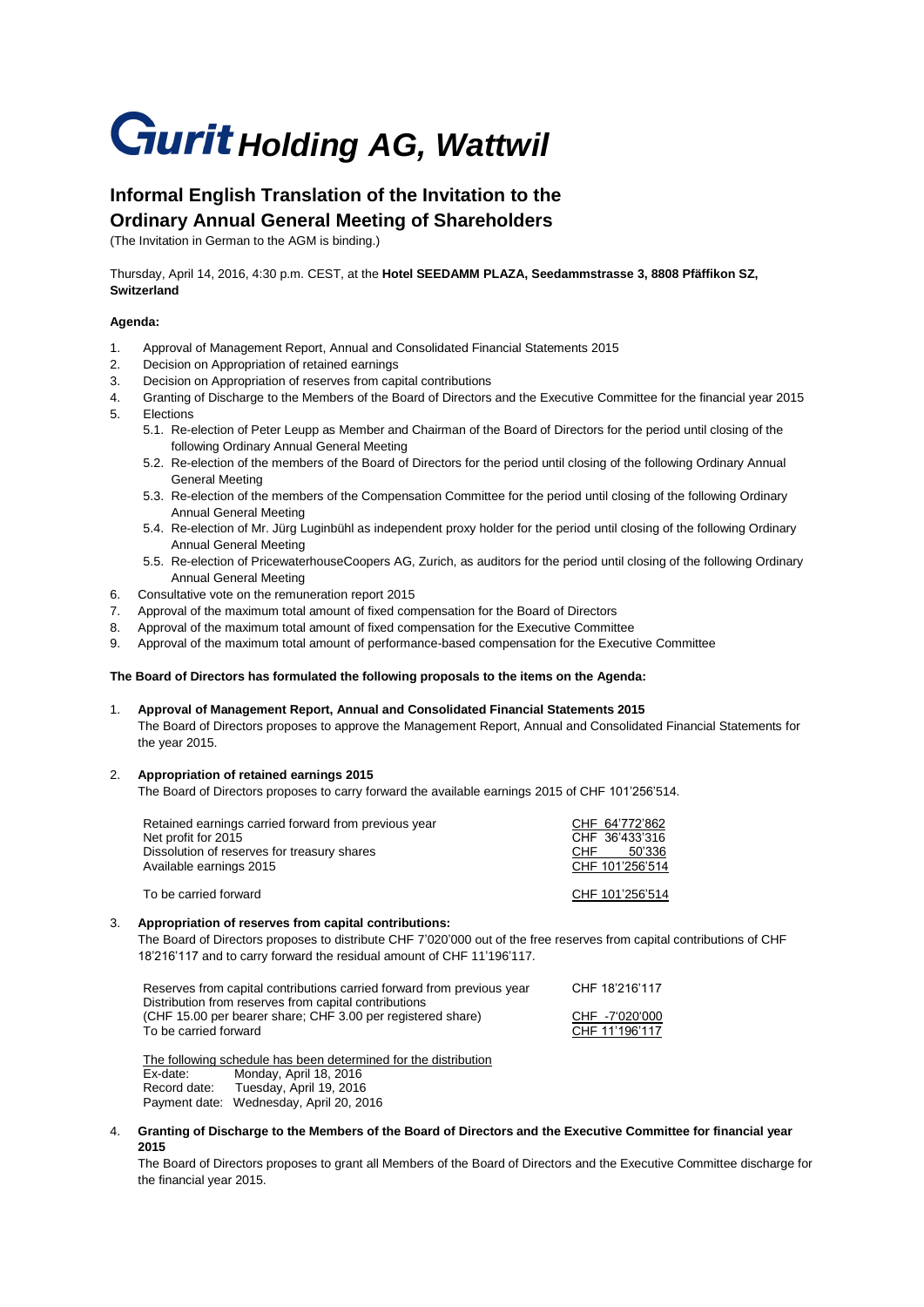#### 5. **Elections (individually)**

**5.1. Re-election of Peter Leupp as Member and Chairman of the Board of Directors for the period until closing of the following Ordinary Annual General Meeting** 

The Board of Directors proposes to re-elect Peter Leupp as Member and Chairman of the Board of Directors for a one-year term of office for the period until the closing of the following Ordinary Annual General Meeting.

#### **5.2. Re-elections of the members of the Board of Directors for the period until closing of the following Ordinary Annual General Meeting**

The Board of Directors proposes to re-elect the following people for a one-year term of office for the period until the closing of the following Ordinary Annual General Meeting.

- 5.2.1 Stefan Breitenstein
- 5.2.2 Nick Huber
- 5.2.3 Urs Kaufmann
- 5.2.4 Peter Pauli

#### **5.3. Re-election of the members of the Compensation Committee for the period until closing of the following Ordinary Annual General Meeting**

The Board of Directors proposes to elect the following people for a one-year term of office for the period until the closing of the following Ordinary Annual General Meeting.

- 5.3.1. Stefan Breitenstein
	- 5.3.2. Nick Huber
- 5.3.3. Urs Kaufmann
- 5.3.4. Peter Leupp
- 5.3.5. Peter Pauli
- **5.4. Re-election of Mr. Jürg Luginbühl as independent proxy holder for the period until closing of the following Ordinary Annual General Meeting**

The Board of Directors proposes to elect Mr. Jürg Luginbühl as independent proxy holder for a one-year term of office for the period until the closing of the following Ordinary Annual General Meeting.

**5.5. Re-election of PricewaterhouseCoopers AG, Zürich, as auditors for the period until closing of the following Ordinary Annual General Meeting**

The Board of Directors proposes to re-elect PricewaterhouseCoopers AG, Zurich, as auditors for a one-year term of office for the period until the closing of the following Ordinary Annual General Meeting.

#### 6. **Consultative vote on the remuneration report 2015**

The Board of Directors proposes to consensually take note of the remuneration report 2015 on the basis of a consultative vote.

#### 7. **Approval of the maximum total amount of fixed compensation for the Board of Directors**

The Board of Directors proposes to approve a maximum total amount of fixed compensation for the Board of Directors of CHF 730'000.-- (5 members including the Chairman) for the period from closing of the current Annual General Meeting until the next ordinary Annual General Meeting 2016.

- 8. **Approval of the maximum total amount of fixed compensation for the Executive Committee** The Board of Directors proposes to approve a maximum total amount of fixed compensation for the Executive Committee of CHF 2'650'000.-- (6 members including the CEO) for the period from July 1, 2016 to June 30, 2017.
- 9. **Approval of the maximum total amount of performance-based compensation for the Executive Committee** The Board of Directors proposes to approve a maximum total amount of performance-based compensation for the Executive Committee of CHF 1'900'000.- for the period from January 1, 2016 to December 31, 2016.

#### **Representation/Proxy:**

A shareholder can be represented by a legal proxy or another shareholder.

In addition, shareholders can be represented by the independent proxy holder Dr Jürg Luginbühl, Vischer AG, Schützengasse 1, Postfach 5090, 8021 Zürich, as independent proxy holder as set forth in Art. 689c CO. Granting of proxy and written instructions may be submitted to the independent proxy holder by means of the instructions form by post or electronically via a platform for remote electronic voting.

Admission and voting cards as well as an instruction form or – alternatively a code to access the electronic platform for remote electronic granting of proxy and entering voting instructions – can be obtained until April 4, 2016 from UBS, Credit Suisse or directly from Gurit Services AG, Thurgauerstrasse 54, 8050 Zurich (Fax +41 44 316-1569) by means of proving the legitimation of share ownership. Granting of proxy and instructions can be submitted to the independent proxy holder until April 11, 2016. Shareholders using the platform for remote electronic voting are no longer entitled to participate at the respective Annual General Meeting of Shareholders in person.

Shareholders who are in possession of printed share certificates of Gurit Holding AG are requested to exchange them for new share certificates with a new coupon sheet. The exchange may take place via Gurit Services AG, Thurgauerstrasse 54, 8050 Zurich, upon prior notice (Phone: +41 44 316-1550) and upon handover of the printed share certificates.